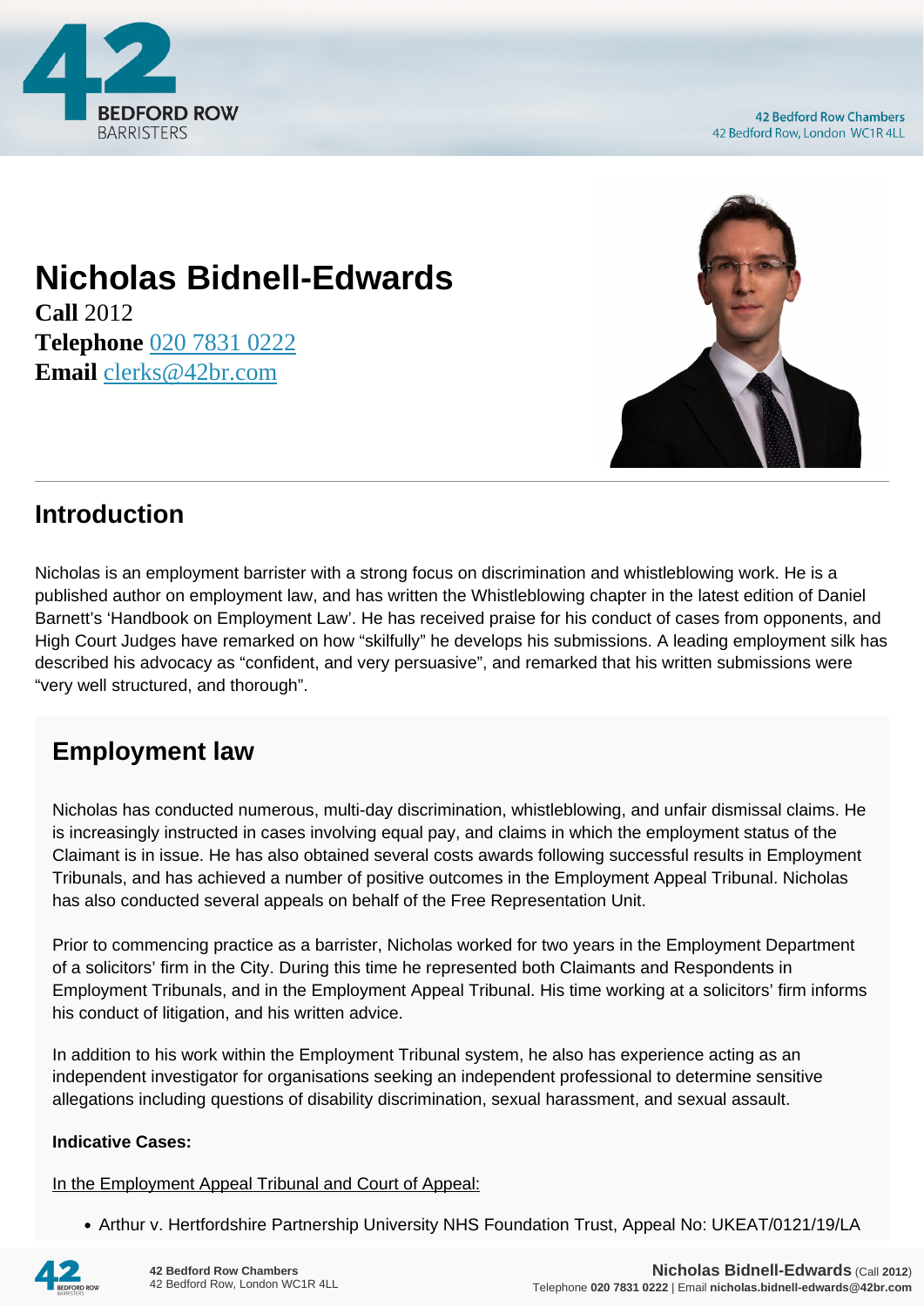



HHJ Eady QC accepted Nicholas' arguments that HHJ Eady QC allowed the appeal on multiple grounds including that: i) the Tribunal had not kept the correct test in respect of causation in mind; ii) the Tribunal had been wrong to find there was no disclosure of information where the Respondent had already known of the matter disclosed; and iii) the Tribunal had not applied the "no reasonable prospects of success" test, but had reached conclusions on how it believed the case would develop.

- Nicholson v. Royal Mail Group Ltd Case No: A2/2016/1002 Lord Justice Underhill accepted Nicholas' submissions that: i) the requirement to lodge supporting documents is as strictly enforced as the obligation to lodge a notice of appeal; ii) the Appellant had demonstrated the ability to send the right documents to the right building prior to the expiry of what he knew to be the time limit; and iii) the Appellant's decision to rely on the EHRC to do something they could not reasonably be expected to do was not a good reason to explain the delay.
- Stewart v. Barnwood Construction Limited UKEAT/0425/14/MC HHJ Kerr considered an appeal which raised questions of perversity, and commented on how "skilfully" Nicholas developed his submissions.
- Partners in the Cornerstone Practice v. Mrs Crockford UKEAT/0370/13/SM –HHJ Slade permitted the appeal brought by Nicholas to reverse a finding of unfair dismissal on the ground that the outcome was perverse.
- Gwara v. Mid Essex Primary Care Trust [2013] ALL ER (D) –HHJ Richardson allowed an appeal against an award of costs, and accepted Nicholas' submission that the Claimant had not been afforded a reasonable opportunity to make submissions against an order for costs.

#### In Employment Tribunals:

- Thanki v. Asda Stores Limited Nicholas established that the Respondent could reasonably have known that the Claimant was a disabled person, and that the application of the keeping in touch policy put the Claimant at a substantial disadvantage as a disabled person. The Claimant succeeded in his claims for Constructive Unfair Dismissal, Wrongful Dismissal, Discrimination Arising from Disability, and a Failure to Make Reasonable Adjustments.
- Daly & Green v. The Contact Company Acted for the successful Claimants to amend their claims for pregnancy and maternity discrimination to represent them during the Employment Tribunal hearing to prove that a so-called employment agency had in fact been the Claimants' employer.
- Terry v. Arla Foods Ltd. Acted for the successful Claimant to amend her claim, to represent her in the six day Tribunal hearing, and to secure a finding of unlawful harassment on the ground of transgender discrimination. He also obtained a costs order against the Respondent.

### **Other information**

- He has been a published author on employment law for a number of years and continues to co-author the latest edition of Daniel Barnett's 'Handbook on Employment Law'.
- He is also a published author on Lexis Nexis PSL.